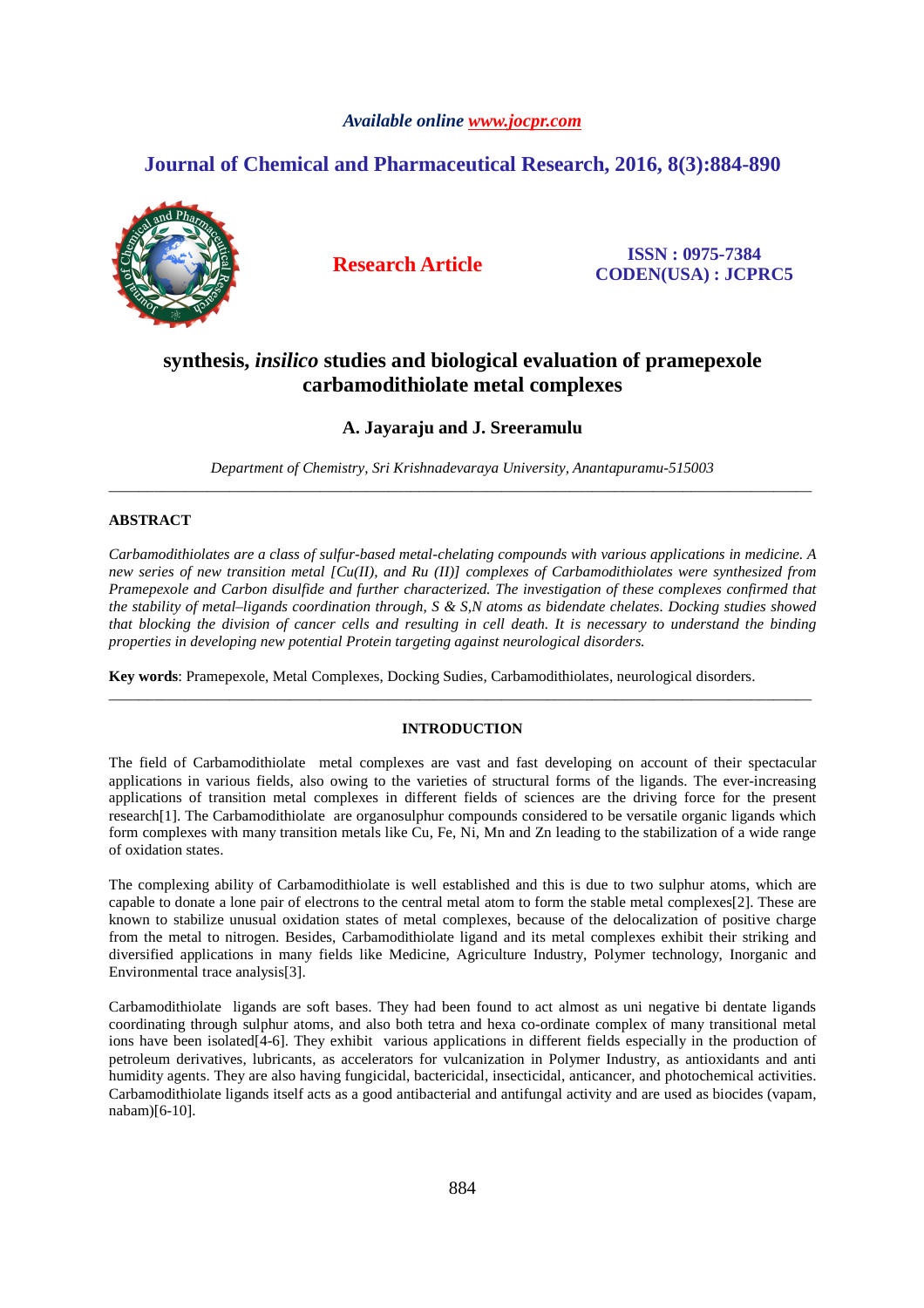Owing to wide applicability of sulphur bearing ligands in biological and industrial field, a bulk of literature is available on the Carbamodithiolate ligands and its complexes of transition and non-transition metals. A large number of transition metal complexes with various aliphatic and aromatic dithiocarbamate ligands have been reported. Though a number of Carbamodithiolates have been prepared in the literature, there is no attempt in preparation of Pramepexole,

\_\_\_\_\_\_\_\_\_\_\_\_\_\_\_\_\_\_\_\_\_\_\_\_\_\_\_\_\_\_\_\_\_\_\_\_\_\_\_\_\_\_\_\_\_\_\_\_\_\_\_\_\_\_\_\_\_\_\_\_\_\_\_\_\_\_\_\_\_\_\_\_\_\_\_\_\_\_

Pramipexole is a dopamine agonist. Treating the signs and symptoms of Parkinson disease. It is also used to treat restless legs syndrome (RLS). Pramipexole is used to treat symptoms of Parkinson's disease (stiffness, tremors, muscle spasms, and poor muscle control). Pramipexole is also used to treat restless legs syndrome (RLS).Only immediate-release pramipexole (Mirapex) is approved to treat either Parkinson symptoms or RLS. Extended-release pramipexole (Mirapex ER) is approved only to treat Parkinson symptoms.

Insights gained from decades of research have begun to unlock the pathophysiology of these complex diseases and have provided targets for disease-modifying therapies. In the last decade, few therapeutic agents designed to modify the underlying disease process have progressed to clinical trials and none have been brought to market. With the focus on disease modification, biomarkers promise to play an increasingly important role in clinical trials. Among the histamine receptor subtypes, H3 receptors play an important regulatory role in the CNS. Activation of H3 auto receptors can inhibit histamine synthesis and release from histaminergic neurons ,while activation of H3 hetero receptors can inhibit release of other neurotransmitters such acetylcholine, noradrenaline, dopamine and 5-HT from non-histaminergic neurons. Conversely, blockade of H3 receptors with selective antagonists can increase the release of neurotransmitters involved in cognitive processes. Selective H3 receptor antagonists have been shown to improve performance in a diverse range of rodent cognition paradigms, and can also increase wakefulness. This has led to the development of H3receptor antagonists for the potential treatment of several CNS disorders including cognitive dysfunction in Alzheimer's disease (AD).

Parkinson's disease (PD) is one of the most common diseases of the central nervous system (CNS). It is frequently heralded by speech disturbances, which are one of its first symptoms. Parkinson's disease (PD) is a progressive extra pyramidal motor disorder. Pathologically, this disease is characterized by the selective dopaminergic (DAergic) neuronal degeneration in the substantia nigra. Correcting the DA deficiency in PD with levodopa (Ldopa) significantly attenuates the motor symptoms; however, its effectiveness often declines, and L-dopa-related adverse effects emerge after long-term treatment. Nowadays, DA receptor agonists are useful medication even regarded as first choice to delay the starting of L-dopa therapy. In advanced stage of PD, they are also used as adjunct therapy together with L-dopa. DA receptor agonists act by stimulation of presynaptic and postsynaptic DA receptors. Despite the usefulness, they could be causative drugs for valvulopathy and nonmotor complication such as DA dysregulation syndrome (DDS).It is necessary to understand the binding properties in developing new potential Protein targeting against neurological disorders.

The present work has been extended to know antibacterial activity, anti inflammatory activity and antifungal activity of the Carbamodithiolate metal complexes.

The main thrust of the study is to prepare as such new Carbamodithiolate ligand from an amine having considerable amount of applications on its own with the hope that the resultant Carbamodithiolate may possess much more applications and find a place in major fields of interest.

### **EXPERIMENTAL SECTION**

Copper chloride anhydrous was obtained from Fluka, Pramipexole and carbon disulfide were purchased from Aldrich. Other chemicals used were of analytical reagent or higher purity grade. Solvents used were of reagent grade and purified before use by the standard methods. Conductivity measurement was carried out by a Systronics conductivity bridge 305, using a conductivity cell of cell constant 1.0 double distilled water was used as solvent. Electronic absorption spectra on JAS.CO UV/VIS-7850 recording spectrophotometer. Infrared spectra was recorded on a JAS.Co-460 plus FT-IR spectrophotometer in the range of  $4000-400$  cm<sup>-1</sup> in KBr pellets. Micro chemical analysis of carbon, hydrogen and nitrogen for the complexes were carried out on a Herause CHNO-Rapid elemental analyzer.<sup>1</sup>H NMR spectra were recorded on a Brucker DRX-500 Advance spectrometer at 500MHz in DMSOdiscussing tetra methyl silane as internal reference standard. Melting points were measured on a unimelt capillary melting Point apparatus and reported uncorrected.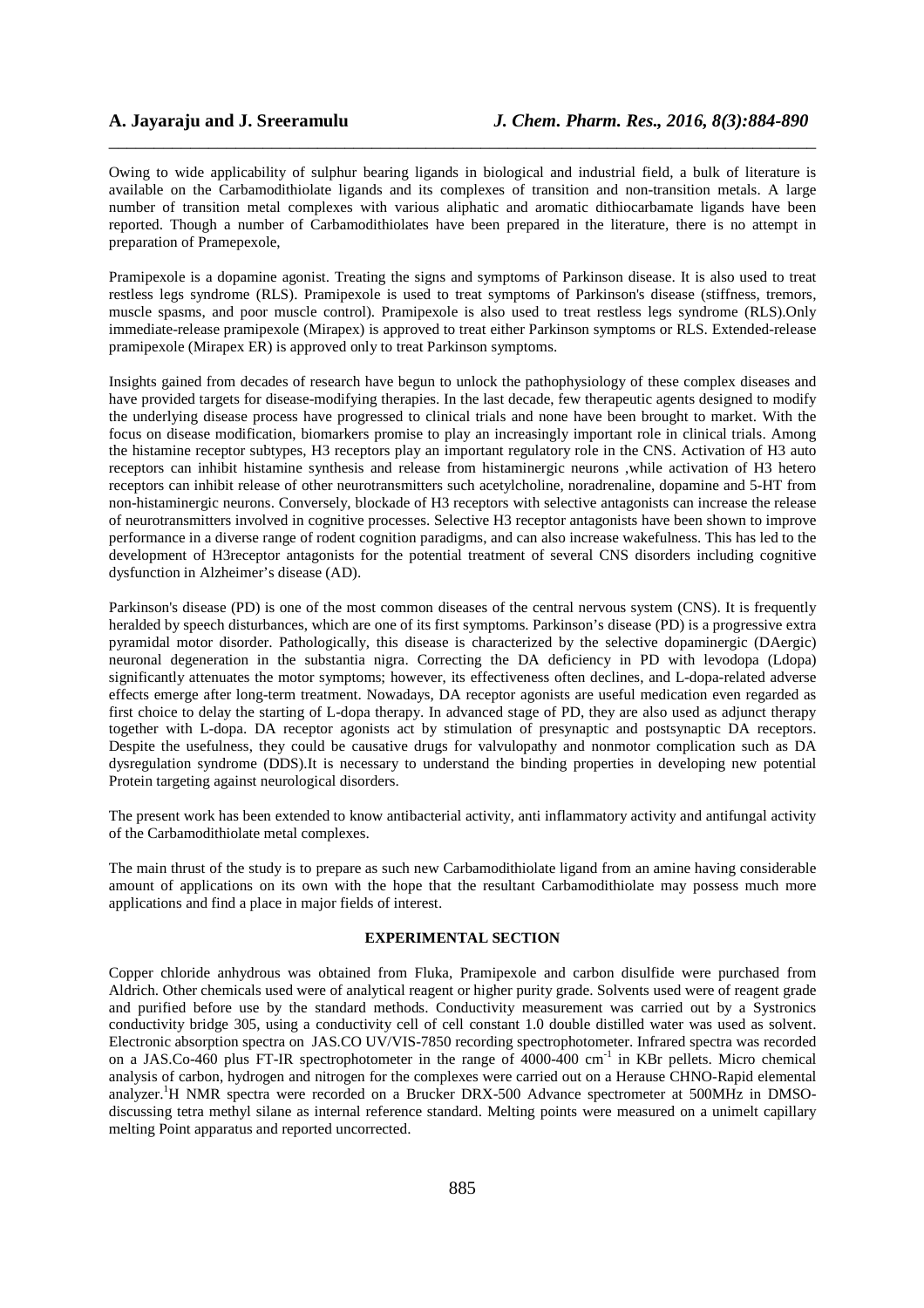

\_\_\_\_\_\_\_\_\_\_\_\_\_\_\_\_\_\_\_\_\_\_\_\_\_\_\_\_\_\_\_\_\_\_\_\_\_\_\_\_\_\_\_\_\_\_\_\_\_\_\_\_\_\_\_\_\_\_\_\_\_\_\_\_\_\_\_\_\_\_\_\_\_\_\_\_\_\_

# **Preparation of Sodium salt of Carbamodithiolate ligands**

0.05 mol of amine was dissolved in 30 ml of absolute alcohol in a clean beaker which was placed in ice bath. To this cold solution add 5 ml of Sodium hydroxide (10N) solution, and then add Pure carbon disulphide (0.05ml) in drop wise with constant stirring. The contents were stirred mechanically for about 30 min, sodium salt of Carbamodithiolate precipitated out. It was dried over and recrystallized from ethanol.

#### **Preparation of Cu (II) and Ru (II) Complexes**

#### **Synthesis of**  $[Cu ((PCDT))_2)Cl_2$

The aqueous solution of 0.05 mol of Cupper Chloride was added with constant stirring to an aqueous solution of 0.01 mol of Sodium salt of Dopamine Carbamodithiolate ligand. The reaction mixture was stirred at room temperature for 2 hours. The colored (yellow) precipitates were obtained. The precipitates were filtered and washed with water and then with methanol and dried over calcium chloride in desiccator's Yield:78% and decomposes at 110 C.

Anal. Calcd. For C,41.05; H,6.07; N,12.0; Cu,9.10; O,:4.65, S,27.45; Found: C,41.03; H,6.03; N,11.96; Cu,9.04; O:4.55, S,27.38.

#### **Synthesis of [Ru (PCDT)Cl2]**

The aqueous solution of 0.05 mol of Manganese Chloride was added with constant stirring to an aqueous solution of 0.01 mol of Sodium salt of Dopamine Carbamodithiolate ligand in the presence of small quantity of triethylamine. The reaction mixture was stirred at room temperature for 2 hours. The colored (gray) precipitates were obtained. The precipitates were filtered and washed with water and then with methanol and dried over calcium chloride in a desiccator Yield: 80% and decomposes at  $110^{\circ}$ C. Anal. Calcd. For C, 39.0; H: 5.82; N:11.40;S:26.05:Ru:13.68 :O:4.40;Found: C:38.95; H:5.72; N:11.36; O:4.32; Ru,13.66; S:26.0

#### **RESULTS AND DISCUSSION**

Solid reflectance spectra data for the Cu and Ru of Pramipexole metal complexes. The complexes  $[Cu(PCDT),C1]$ and  $[Ru(PCDT)<sub>2</sub>Cl<sub>2</sub>]$  complexes exhibit magnetic property and has an electronic spectrum which can be assigned to low spin Cu (II) and Ru (II) in an Octahedral Environment. Intra ligand electronic transition in then…C…S…S and S…C…S chronophers of the Carbamodithiolate moiety. Thus the peak at 646 nm and the shoulder at 499 nm arise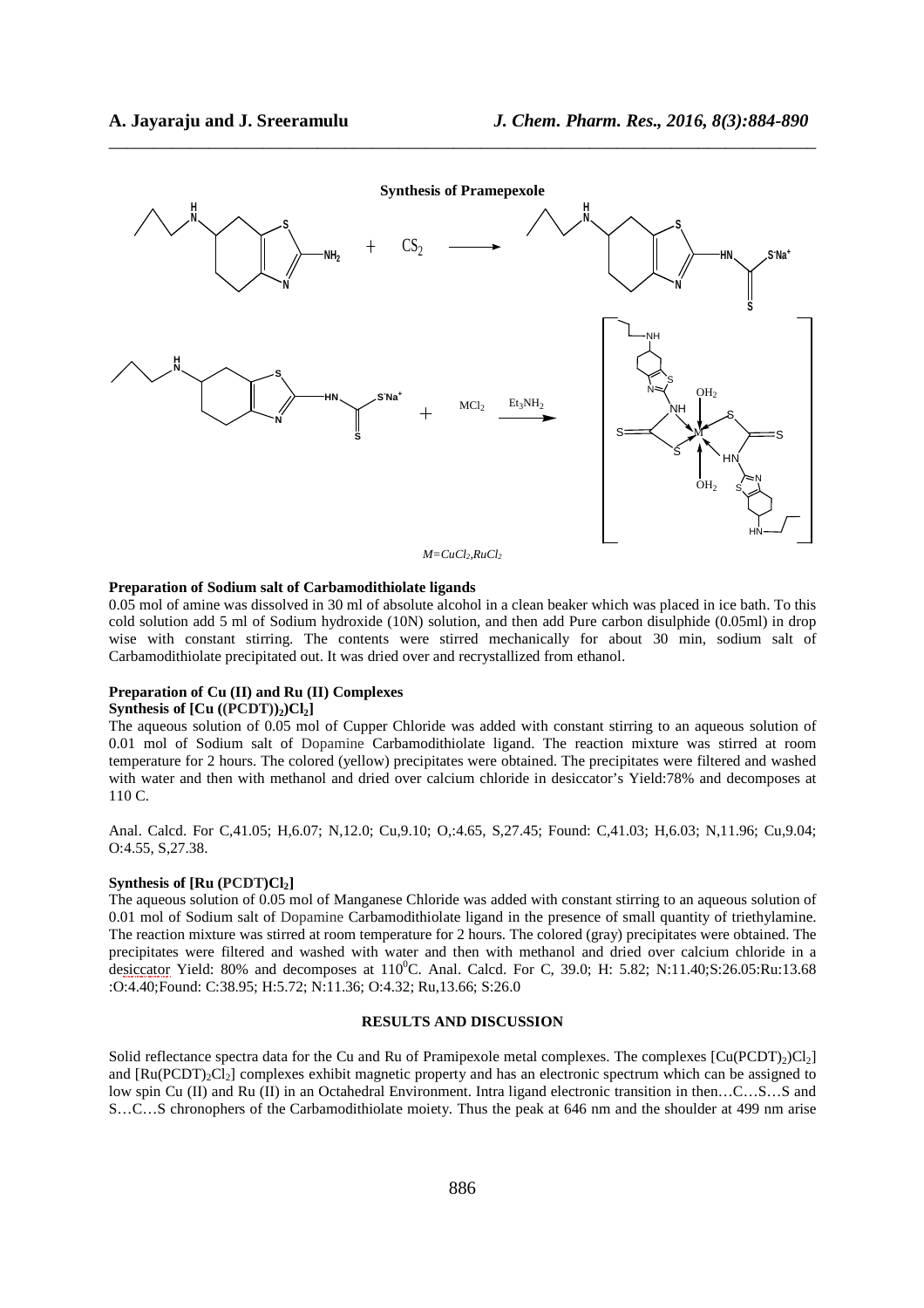from 1A1g\_1T1g and 1A1g\_ 1T2g transitions, respectively. The other lower peaks are probably charge-transfer in origin.

\_\_\_\_\_\_\_\_\_\_\_\_\_\_\_\_\_\_\_\_\_\_\_\_\_\_\_\_\_\_\_\_\_\_\_\_\_\_\_\_\_\_\_\_\_\_\_\_\_\_\_\_\_\_\_\_\_\_\_\_\_\_\_\_\_\_\_\_\_\_\_\_\_\_\_\_\_\_

# **Infrared Spectrum**

Two regions of the IR spectrum of the  $\left[\text{Cu}(\text{PCDT})_2\text{Cl}_2\right]$  and  $\left[\text{Ru}(\text{PCDT})_2\text{Cl}_2\right]$  complex have proven valuable in arguments concerning the electronic and structural characteristics of this compound. The presence of the thiouride band between 1444.79–1447.342 cm<sup>-1</sup> suggest a considerable double bond character in the C…N bond vibration of the  $S_2C-NR_2$  group. The band present in the 999-1071 cm<sup>-1</sup> range is attributed to the prevailing contribution of (C…S) Vibrations in these ranges have been used defectively in differentiating between monodentate, bidentate carbamodithiolate ligands. The presence of only one strong band supports bidentate coordination of the dithioligands, where as a doublet is expected in the case of monodentate coordination. (C...S) and (C..N) Stretching frequencies fall in the 999.71 cm<sup>-1</sup> (999 cm<sup>-1</sup> for the free ligand ) and 1641.26 cm<sup>-1</sup> respectively. The methyl group in the complex, as medium strong bands in the  $3461.74 \text{cm}^{-1}$  range can be related to the asymmetric CH<sub>3</sub> stretching vibration.

# **H 1 -NMR Spectra**

The NMR spectrum of the  $[Cu(PCDT)<sub>2</sub>)C1<sub>2</sub>$  and  $[Ru(PCDT)<sub>2</sub>C1<sub>2</sub>]$  complexes showed at 7.70 ppm. Which may be assigned to the hydroxyl protons. The peak at 7.9-10.5 attributed to NH protons of thiouraide nitrogens in both complexes. In other signals is also appeared in the region 0.8-2.9 ppm.

#### **Docking Studies:**

Docking techniques, designed to find the correct conformation of a ligand and its receptor, have now been used for decades. The process of binding a small molecule to its protein target is not simple; several entropic and enthalpic factors influence the interactions between them. The mobility of both ligand and receptor, the effect of the protein environment on the charge distribution over the ligand and their interactions with the surrounding water molecules, further complicate the quantitative description of the process. The idea behind this technique is to generate a comprehensive set of conformations of the receptor complex, and then to rank them according to their stability. The most popular docking programs include DOCK, AutoDock, FlexX, GOLD, and GLIDE among others.

 In the field of molecular modeling, docking is a method which predicts the preferred orientation of one molecule to a second when bound to each other to form a stable complex Lengauer T, Rarey M (Jun 1996). Knowledge of the preferred orientation in turn may be used to predict the strength of association or binding affinity between two molecules using, for example, scoring functions. Molecular docking is one of the most frequently used methods in structure-based drug design, due to its ability to predict the binding-conformation of small molecule ligands to the appropriate target binding site. Characterisation of the binding behaviour plays an important role in rational design of drugs as well as to elucidate fundamental biochemical processes (Kitchen DB et al., 2004). During the course of the docking process, the ligand and the protein adjust their conformation to achieve an overall "best-fit" and this kind of conformational adjustment resulting in the overall binding is referred to as "induced-fit" (Wei BQ et al 2004). Molecular docking research focusses on computationally simulating the molecular recognition process. It aims to achieve an optimized conformation for both the protein and ligand and relative orientation between protein and ligand such that the free energy of the overall system is minimized.

A binding interaction between a small molecule ligand and an enzyme protein may result in activation or inhibition of the enzyme. If the protein is a receptor, ligand binding may result in agonism or antagonism. Docking is most commonly used in the field of drug design - most drugs are small organic molecules, and docking may be applied to: hit identification – docking combined with a scoring function can be used to quickly screen large databases of potential drugs in silico to identify molecules that are likely to bind to protein target of interest (see virtual screening). Lead optimization – docking can be used to predict in where and in which relative orientation a ligand binds to a protein (also referred to as the binding mode or pose). This information may in turn be used to design more potent and selective analogs. Bioremediation – Protein ligand docking can also be used to predict pollutants that can be degraded by enzymes (Bursulaya BD et al.,2003).

The present work all the calculations were performed on a workplace by AMD 64 bits dual processing hi end server machines. Molecular docking calculations were performed with AutoDock 4.0. If not otherwise stated, default settings were used during all calculations. Pramipexole carbamodithiolate (PCDT).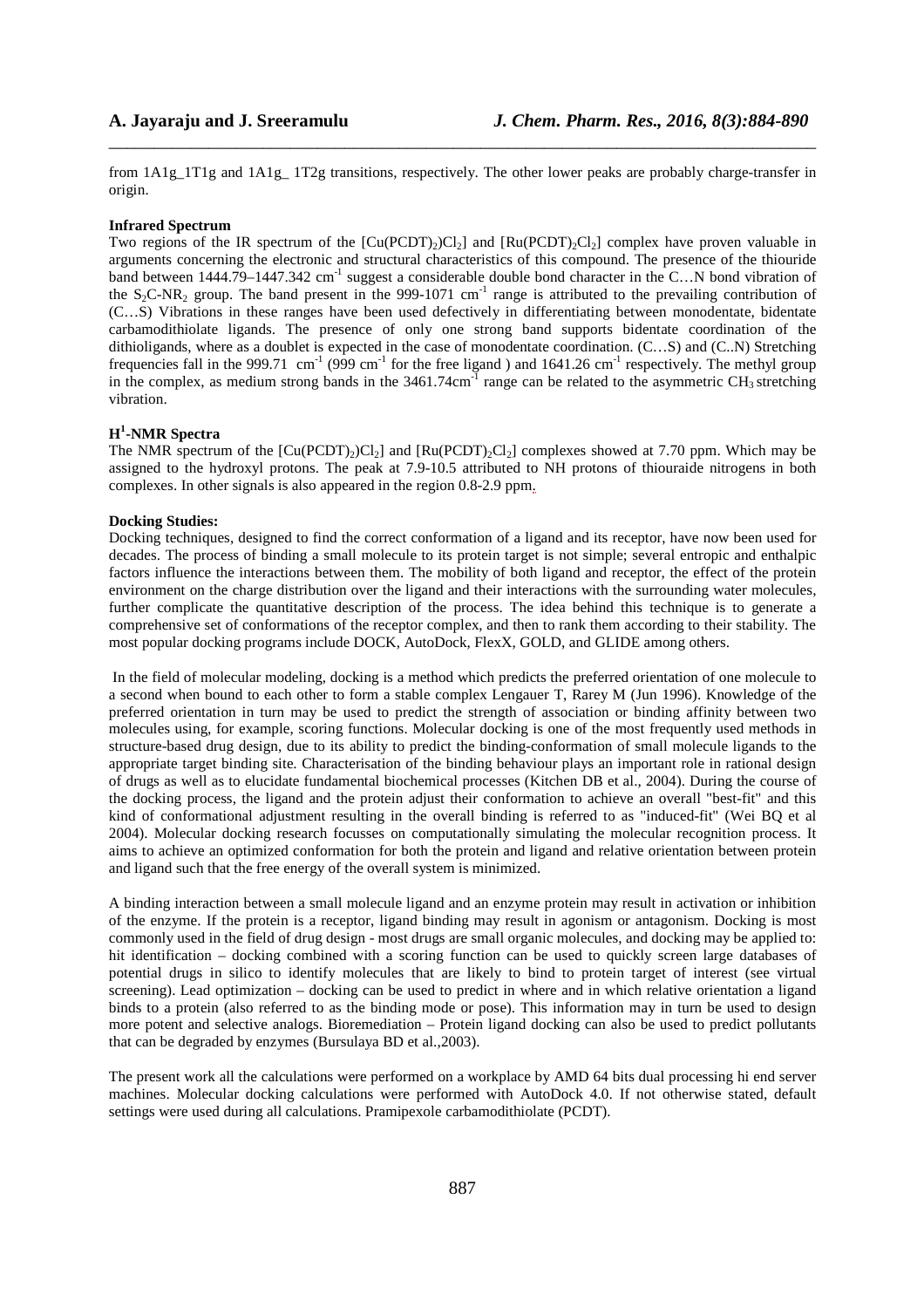Keeping the aim of constructing novel ligand complexes for H3, a library of 10 molecules was synthesized. The Auto Dock 4.0/ADT (Laskowski RA et al., 2005) program was used to investigate ligand binding to structurally refined H3 model using a grid spacing of 0.375 Å and the grid points in X, Y and Z axis were set to  $60\times60\times60$ . The search was based on the Lamarckian genetic algorithm (Oprea TI et al., 2001) and the results were analyzed using binding energy. For each ligand, a docking experiment consisting of 100 stimulations was performed and the analysis was based on binding free energies and root mean square deviation (RMSD) values. Substrate docking with synthesized substrates was also performed on to H3 model with same parameters and PMV 1.4.5 viewer was then used to observe the interactions of the docked compounds to the H3 model.

\_\_\_\_\_\_\_\_\_\_\_\_\_\_\_\_\_\_\_\_\_\_\_\_\_\_\_\_\_\_\_\_\_\_\_\_\_\_\_\_\_\_\_\_\_\_\_\_\_\_\_\_\_\_\_\_\_\_\_\_\_\_\_\_\_\_\_\_\_\_\_\_\_\_\_\_\_\_

Binding energy for each docking was calculated using a semi-empirical free energy force field. Pramepexole ligand and its Complexes molecules with receptor, top two molecules were filtered out on the basis of binding energy. The binding modes and geometrical orientation of all compounds were almost identical, suggesting that all the inhibitors occupied a common cavity in the receptor. The binding energy of top three inhibitor molecules with an active site of receptor protein is given in Table 1.

|  | Table-I Summary of docking results high ranked ligands and complex molecules with H3 receptor |  |
|--|-----------------------------------------------------------------------------------------------|--|
|  |                                                                                               |  |

| D.<br>No | Compound Name              | Receptor<br>Name        | Cluster Rank | <b>RMSD</b> | Lowest binding Energy<br>(Kcal/mole) |  |
|----------|----------------------------|-------------------------|--------------|-------------|--------------------------------------|--|
|          | Pramepexole (PPCDT) Ligand | H <sub>3</sub> Receptor |              | 0.00        | $-6.53$                              |  |
|          | Cu(PCDT)1                  | H <sub>3</sub> Receptor |              | 0.78        | $-6.83$                              |  |
|          | Ru(PCDT)]                  | H <sub>3</sub> Receptor |              | 0.00        | $-5.30$                              |  |



**Fig. 2 The cortoon and electrostatic surface representation of the binding site of (b) H3 receptor model in light pinck , Pramepexole ligand with sticks in green and amini acids Glu 231 in red, Glu 238 blue and Leu 247 in orange colour**

Most docked inhibitors interacted by the same mode of the inhibitors, histamine H3 receptor binding site. The different surface pocket for residue seems to be an important factor in determining the binding mode of histamine ligand of Glu 241 and Leu 231 amino acid residues (Figure 1a), Sythesised ligand metal complexes are showing same interaction and binding pose with high energy values in detailed Tab.1, among all complex molecules Pramepexole Copper complex , Pramepexole Ruthenium complexes gave best scores.

### **Antimicrobial Activity**

Antimicrobial test was performed on four bacterias (*Staphylococcus aureus, Bacillus subtilis, Escherichia coli, Pseudomonas aeruginosa,*) and two fungi (*Candida albicans and Candida tropicalis*). The media used were prepared by dissolving separately 2g of nutrient broth powder and 38g of the Mueller-Hinton agar powder in 250 ml and 1 L of deionized water, respectively. Two media were sterilized in an autoclave at  $121^{\circ}$ C for 15 minutes and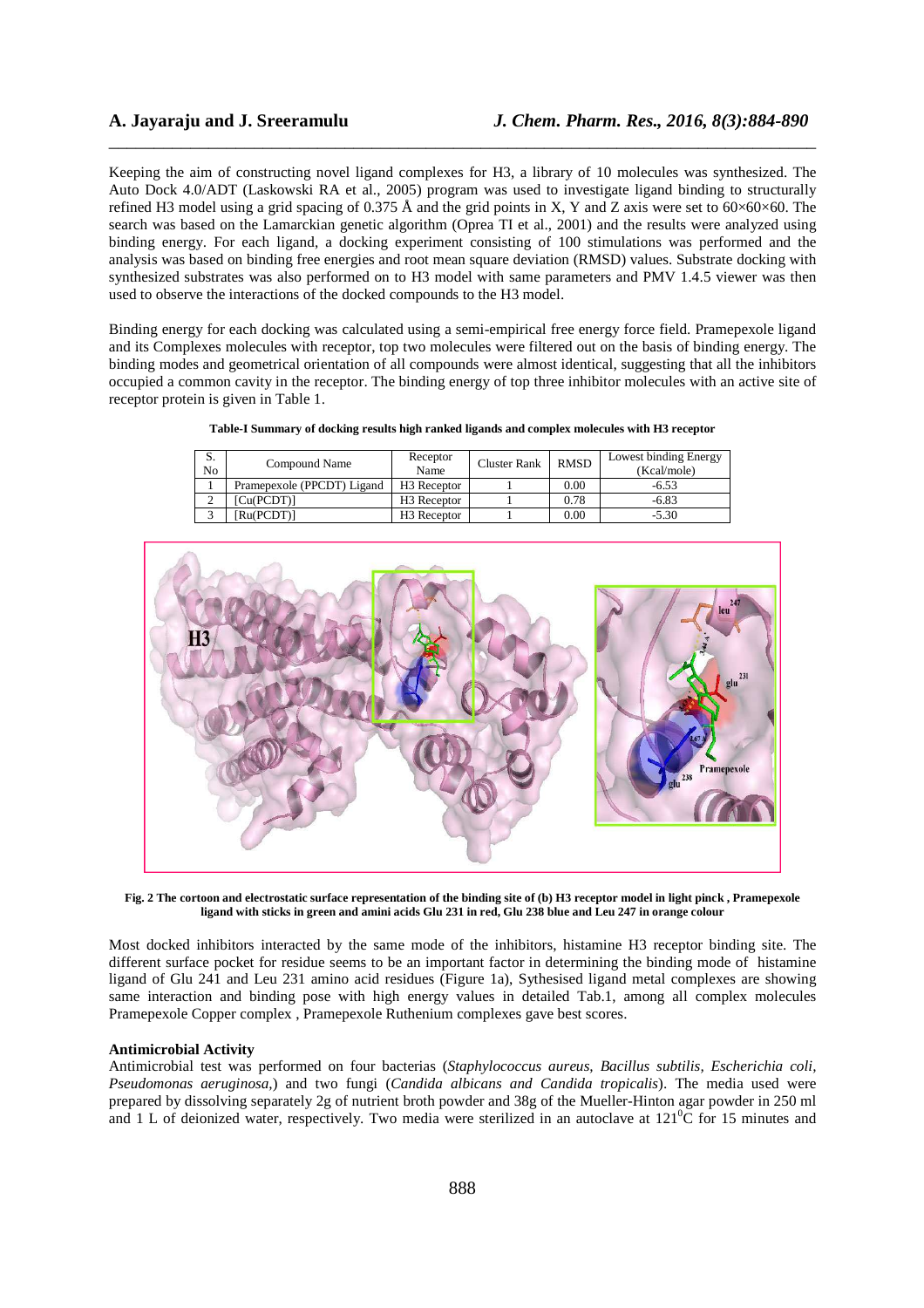then stored overnight in a refrigerator after cooling. Cultures of the microorganisms were prepared in sterile nutrient broth and incubated for 24 hours at  $37^{\circ}$ C for the bacteria and  $27^{\circ}$ C for the fungi. 0.1 ml of each of the overnight cultures in sterile test tubes with caps were made up to 10 ml with 9.9 ml of sterile deionized water

\_\_\_\_\_\_\_\_\_\_\_\_\_\_\_\_\_\_\_\_\_\_\_\_\_\_\_\_\_\_\_\_\_\_\_\_\_\_\_\_\_\_\_\_\_\_\_\_\_\_\_\_\_\_\_\_\_\_\_\_\_\_\_\_\_\_\_\_\_\_\_\_\_\_\_\_\_\_

| Growth inhibition zone in millimeter(mm) |             |               |           |         |          |               |  |  |  |
|------------------------------------------|-------------|---------------|-----------|---------|----------|---------------|--|--|--|
| <b>BACTERIA</b>                          |             |               |           |         |          | <b>FUNGUS</b> |  |  |  |
|                                          | $Gram + Ve$ |               | Gram - Ve |         |          |               |  |  |  |
|                                          | S.aur       | <b>B.subt</b> | E.coli    | P.aerug | $C.$ alb | C.trop        |  |  |  |
| Cu(PCDT)                                 | 15          | 15            | 16        | 15      | 15       | 16            |  |  |  |
| Ru(PCDT)                                 | 14          | 16            | 15        | 15.5    |          | 15            |  |  |  |
| <b>FLU</b>                               |             |               |           |         | 16       | 16            |  |  |  |
| <b>DMSO</b>                              | 13          | 15            | 14        |         |          |               |  |  |  |

To give 1:100 or 10-2 dilution of the microorganisms. The technique used for the study was agar-well diffusion. Solutions of concentration 10 mg/ml of the compounds were made in dimethyl sulphoxide (DMSO). DMSO was also used as the negative control. Positive controls for bacteria and fungi were discs of commercial antibiotics manufactured by Abtek Biological Limited and Fluconazole dissolved in DMSO. The discs were carefully placed on the inoculated media with the aid of sterile forceps. Plates inoculated with bacteria were incubated at  $37^{\circ}$ C for 24 hours, and those inoculated with fungi were incubated at  $27^{\circ}$ C for 72 hours. Afterwards, the zones of inhibition of microbial growth that appeared around the wells of the compounds were examined and the diameters measured and recorded in millimeters (mm). Antimicrobial activity of the Cu (II) and Ru (II) complexes was evaluated *in vitro*  against Gram positive bacteria-*Staphylococcus aureus* and *Bacillus subtilis*, Gram negative bacteria- *Escherichia coli*, *Pseudomonas aeruginosa* and fungi, *Candida albicans*, *Candida tropicalis.* The results for the complexes and commercial antibiotics used as positive controls are listed in (Table 1).

# **CONCLUSION**

Cu (II) and Ru(II) complexes of Pramipexole Carbamodithiolate Ligand with have been synthesized and characterized. The ligand moiety exhibit a bidentate coordination mode in the Cu (II) and Ru (II) complexes. Solid reflectance spectra and magnetic data indicate that the complexes are Paramagnetic and Octahedral. The complexes show selective activity towards some of the test microorganisms. In this Study, we have docking studies of H3 receptor model with carbamodithiolate ligand and metal complexes having more favourable rank score, docking score and hydrogen bonding energy and the binding pocket of the H3 receptor. Activation of H3 hetero receptors can inhibit release of other neurotransmitters such acetylcholine, noradrenaline, dopamine, conversely blockade of H3 receptors with our synthesized selective antagonists can increase the release of neurotransmitters involved in cognitive processes. Docking studies of carbamodithiolate ligand and metal complexes with H3 receptor and detailed analyses of metal inhibitors, H3 receptor interactions were done and the residues in binding responsible for binding to the inhibitors of metal substrates with high binding affinity were identified. Hence we conclude that these carbamodithiolate ligands and metal complexes could be a potential anti Neurological disorders lead molecules for modulating the expression of H3 receptor in Parkinson's disease (PD) and Alzheimer's disease (AD) supports for experimental testing.

#### **Acknowledgement**

The great thankful to UGC-Rajeev Gandhi National Fellowship for financial Assistance and the Department of Chemistry, Sri Krishnadevaraya University, Anantapur, India is acknowledged for the microanalysis, infrared spectra and thermo gravimetric analysis, conductivity and magnetic susceptibility measurements of the compounds.

#### **REFERENCES**

[1] AAM Aly; MM Kamal; MS El-Meligy; ASA Zidan; M El-Shabasy. *Synth. React. Inorg. Met.-Org. Chem.*, **1987**, 17(3), 237–274.

[2] AAM Aly; MS El-Meligy; ASA Zidan. *Transition Met. Chem.*, **1989**, 14, 366–368.

[3] AI El-Said; AAM Aly. *Synth. React. Inorg. Met.-Org. Chem.*, **1990**, 1059–1069.

- [4] PA Ajibade; GA Kolawole. *J. Coord. Chem.*, **2008**, 61(21), 3367**–**3374.
- [5] A Hulanicki. *Talanta*, **1967**, 14, 1371–1392.
- [6] D Coucouvanis. *Prog. Inorg. Chem.*, **1970**, 11, 233–371.

[7] G Manoussakis; C Bolos; L Ecateriniadou; C Sarris. *Eur. J. Med. Chem.*, **1987**, 22, 421–425.